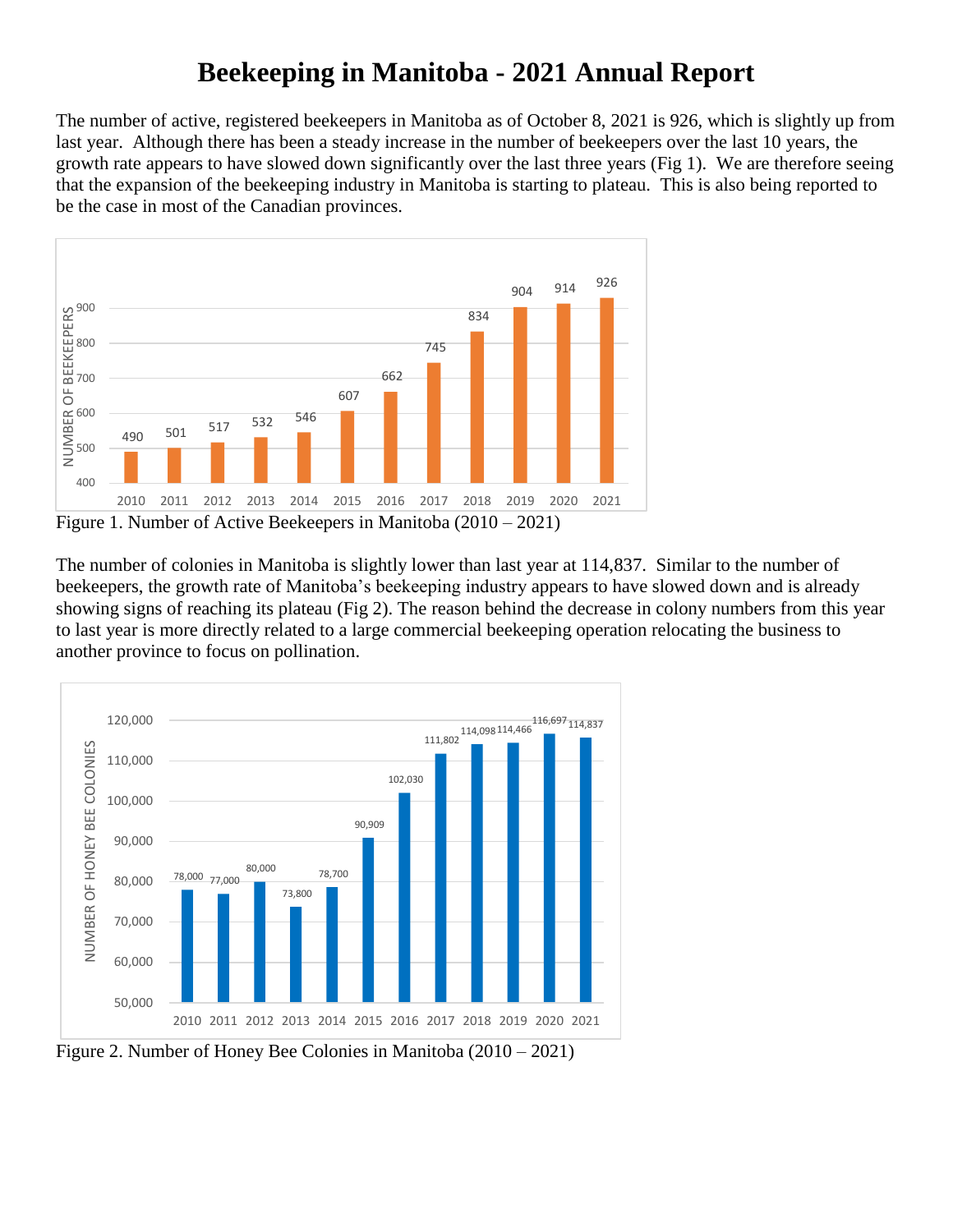## Winter Mortality Statistics:

As reported in the summer issue of the Manitoba Beekeeper, the percent colony mortality in Manitoba this past winter was 15.4%. Given that the typical range for wintering loss is between 15 to 25 percent, this year's wintering losses would be considered on the low side of typical losses. Figure 4 outlines the losses from 2010 – 2021 with a moving average trend line that shows that the 10 year average loss value has stabilized around 20%. It is also important to note that only in 2011 and 2013 was the average loss value higher than the typical wintering loss range of 15 to 25 percent, suggesting that losses in Manitoba since 2013 have been relatively stable for most beekeepers. (Fig 3).



Figure 3. Percentage of Honey Bee Colony Mortality in Manitoba (2010 – 2021)

In comparison to the national average, Manitoba's winter mortality has typically been lower than the estimated Canadian average. In the first five years of the 2010 decade, Manitoba's average was similar or above the national average, but for the last five years, Manitoba's average has generally been below the Canadian average (Fig 4).



Figure 4. Percentage of Wintering Mortality in Manitoba & Canada (2010 – 2021)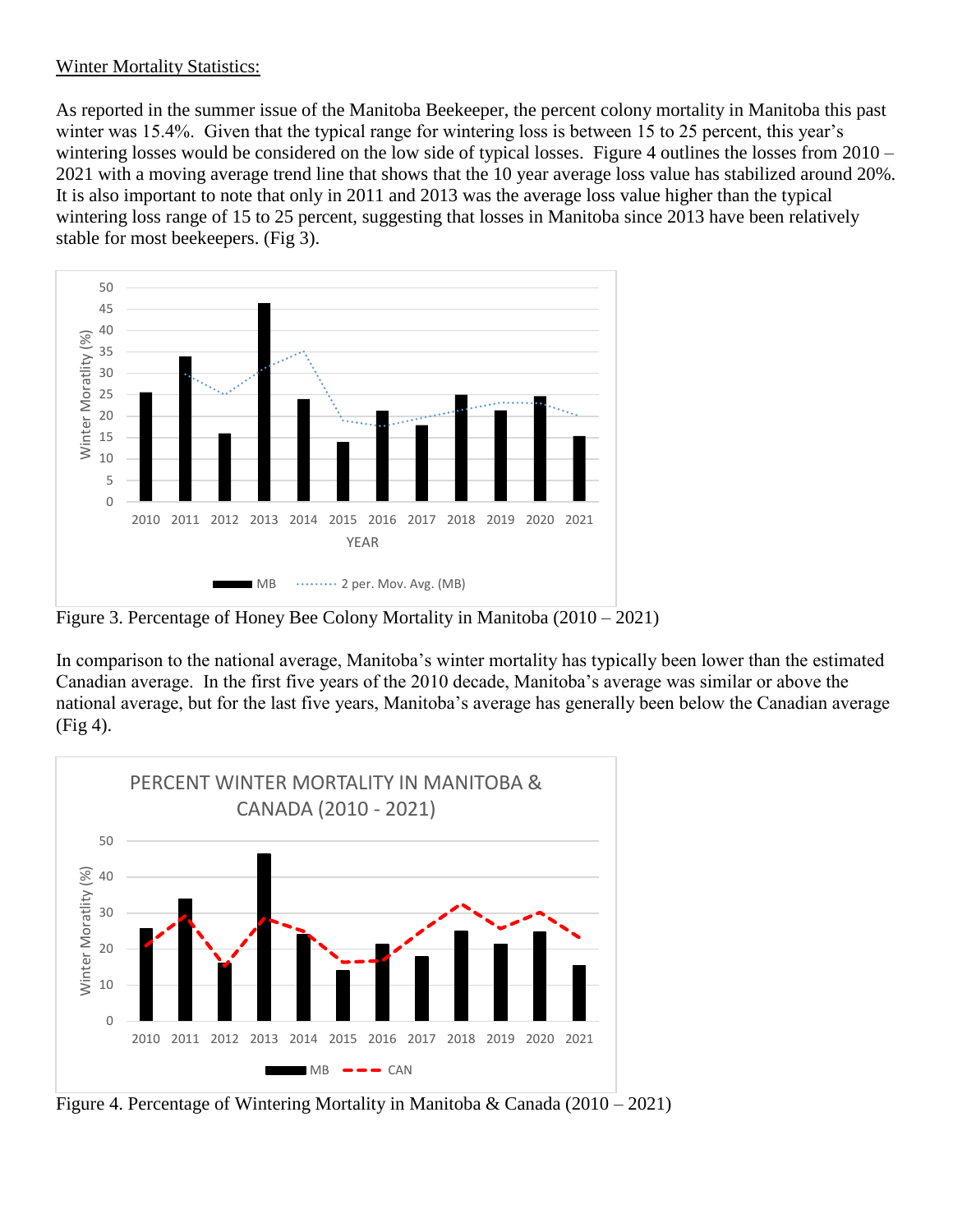## Honey Bee Inspection Program Statistics:

The principal focus of the annual honey bee inspection program is to inspect honey bee colonies for diseases such as American and European Foulbrood diseases (AFB/EFB) and pests such as Small Hive Beetle (SHB) so that outbreaks can be contained and the spread of disease minimized. Inspectors also inspect for Varroa mite when live honey bees and/or used hive equipment moves out of province (i.e. inter-provincial movement) or is sold at auction.

In Manitoba, a third party inspection service provider conducts the inspections and DLJ Consulting won the contract again for the next two year (i.e. 2021 & 2022). The target in the new contract was to inspect approximately 5450 colonies, which the program essentially achieved by inspecting 5442 colonies and 212 beekeeping operations. To help put this year's inspection statistics into perspective, Table 1 provides a summary of the numbers of honey bee colonies and beekeeping operations inspected over the last 10 years.

| Inspection<br><b>Statistics</b>                                       | 2011   | 2012   | 2013   | 2014   | 2015   | 2016    | 2017    | 2018    | 2019    | 2020    | 2021    |
|-----------------------------------------------------------------------|--------|--------|--------|--------|--------|---------|---------|---------|---------|---------|---------|
| No. of Beekeepers                                                     | 501    | 517    | 531    | 546    | 607    | 662     | 746     | 834     | 904     | 914     | 926     |
| <b>No. of Colonies</b>                                                | 77,000 | 80,000 | 73,800 | 78,700 | 90,909 | 102,030 | 111,802 | 114,098 | 114,466 | 118,697 | 114,837 |
| No. of Inspected<br><b>Colonies</b>                                   | 4,400  | 2,890  | 185    | 1711   | 4217   | 3796    | 4324    | 4067    | 5665    | 5421    | 5442    |
| Percentage of<br><b>Inspected Colonies</b>                            | 5.7%   | 3.6%   | 0.3%   | 2.2%   | 4.6%   | 3.7%    | 3.9%    | 3.6%    | 4.9%    | 4.6%    | 4.7%    |
| No. of Inspected<br><b>Bee Operation</b>                              | 188    | 115    | 10     | 84     | 114    | 173     | 138     | 203     | 287     | 298     | 212     |
| Percentage of<br>Inspected<br><b>Operations with</b><br>disease (e.g. |        |        |        |        |        |         |         |         |         |         |         |
| AFB/EFB)                                                              | 3.2%   | 7.0%   | 0.0%   | 2.4%   | 4.4%   | 2.3%    | 3.6%    | 1.5%    | 1.4%    | 1.7%    | 1.4%    |

Table 1. Honey Bee Inspection Statistics in Manitoba (2011 – 2021).

Over the years, the number of honey bee colonies and beekeeping operations inspected annually has fluctuated from year to year. The on-going goal of the program has always been to try to inspect enough colonies to estimate the level of disease in the province. The long-term inspection target is 5% of the total number of colonies in the province. The "Percentage of Inspected Colonies" in 2021 was 4.7%. Although in the last 10 years, it has been difficult to reach the 5% target every year, the last three years have been very close (Figure 5).



Figure 5. Annual Honey Bee Colony Count in Manitoba and the Percentage of Colonies Inspected Between 2011 –2021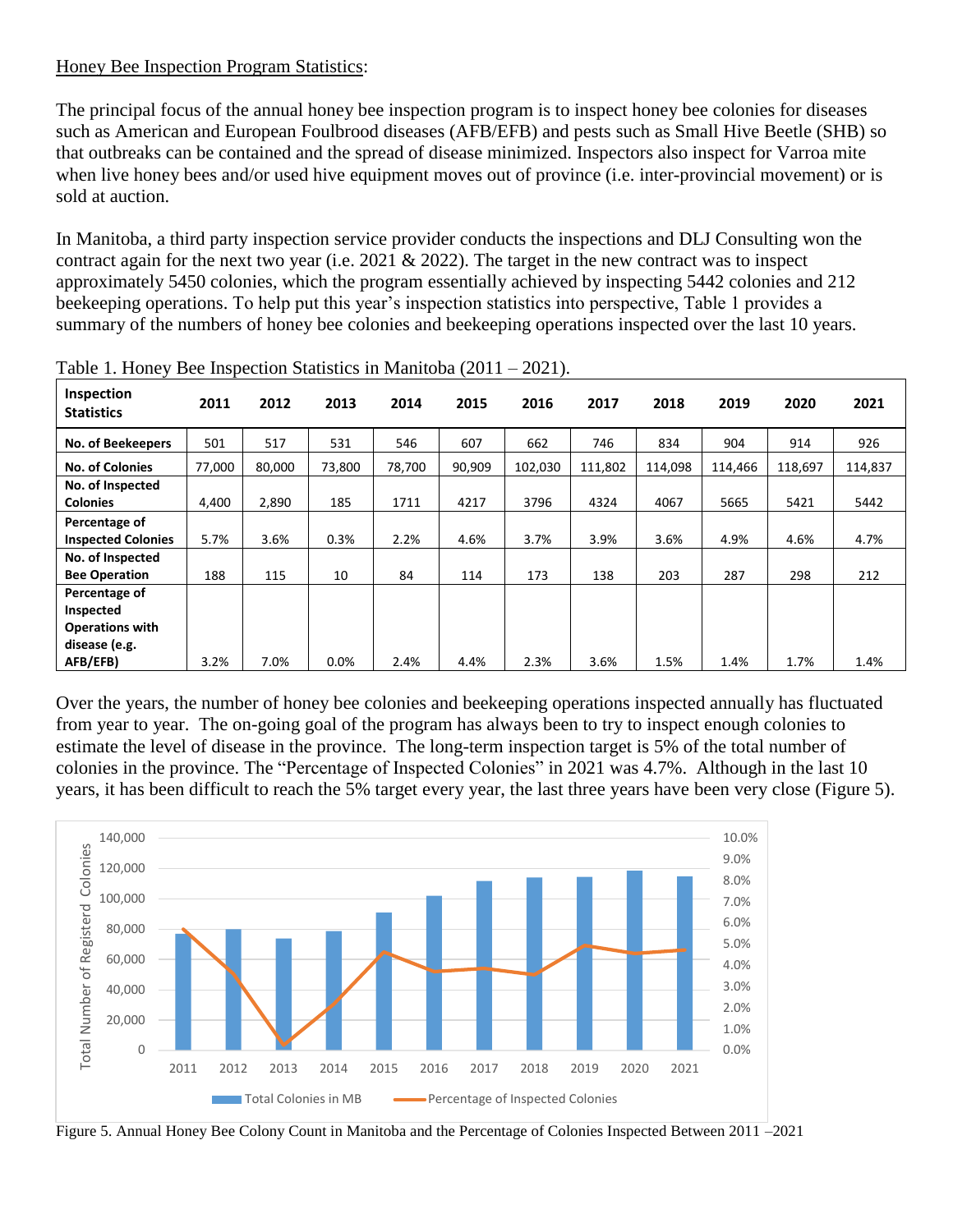The 2011 inspection year was the last year when the government operated inspection program had a full inspection season. In 2012, the inspection season was shorter due to extremely poor weather conditions during the inspection season, especially during the month of May (i.e. cold and rainy). In 2013, funding for the government operated inspection program was no longer available, so no hiring of term bee inspectors and only 185 colonies inspected that year! In 2014 -15, the department investigated the possibility of transferring the responsibility for bee inspections to the Manitoba Beekeepers' Association. During that time, a small amount of funding was available to hire some term bee inspectors, but due to delays in hiring, the program only inspected 2.2% of the colonies in 2014. The inspection program in 2015 was a lot closer to normal with no delays in hiring term bee inspectors, but it was during that time, that the plan to transfer the program to industry evolved into contracting the service out to an independent contractor. In 2016, the department followed through with the plan and started contracting out the bee inspection services to a third party contractor.

From 2016 to 2018, contracting out inspection services to a third party provider, D.W Consulting, replaced hiring term inspectors. The contract was for 4000 colonies per annum. Although inspecting 4000 colonies per year was less than the 5% inspection target, it was a compromise based on budget and the need at least stay on top of inspecting commercial honey bee colonies as well as colonies for inter-provincial movement and auction sales. What also contributed to the growing gap from the 5% target was the fact that during this time (i.e. 2016- 2018), the number of honey bee colonies operated in the province was growing every year and by 2018 the number of colonies in the province had grown by 25% since the start of the contract (i.e. 2016).

In 2019, the winning bid for the two-year inspection contract (2019-2020) was DLJ consulting. In order to get closer to the 5% inspection target, the contract target increased to 5450 colonies per annum. This required an increase in the inspection budget, which the MBA and the regional beekeeper associations strongly supported. In addition to increasing the overall number of colonies inspected annually, the program included greater inspection of noncommercial colonies.

In 2021, Manitoba Agriculture and Resource Development awarded another two-year inspection contract to DLJ Consulting. The inspection target was set again at 5450 colonies per annum and the program generally had the same focus as the 2019-2020 contract. The goal being to inspect all commercial operations once every two years and noncommercial operations every three to four years. Operations that tested positive for economically important disease such as AFB or EFB within the last three years, colonies sold or moved out of the province (i.e. inter-provincial movement) or involved in an auction sale were priorities for inspection in 2021.

Table 2 is a breakdown of the 2021 inspection statistics by region. It is important to note that the some regions appear to have significantly more inspection activity than other regions. The reason for this is that some regions like the Central and Eastern regions have many noncommercial hives in them. Many of the hobby beekeepers that live in Winnipeg keep their bees outside of the city and given the proximity to Winnipeg, the Central and Eastern regions tend to be the regions of choice. Although the Interlake region also tends to have many noncommercial hives, because this area was a priority last year, fewer beekeepers were on the priority list this year.

In 2021, the Southwest region had one operation test positive for AFB and another operation test positive for EFB. The Eastern region also had one operation that tested positive for EFB late in the season. Follow up inspections of these operations will be a high priority next year and will continue to be a high priority until these operations have three consecutive inspections with zero disease found. We also had a few self-reported cases of disease that require follow up next year. Overall, it was a very good inspection season and the inspection service provider has done an excellent job of fulfilling the contract and responding to the quick turnaround requests required for inter-provincial movement inspections.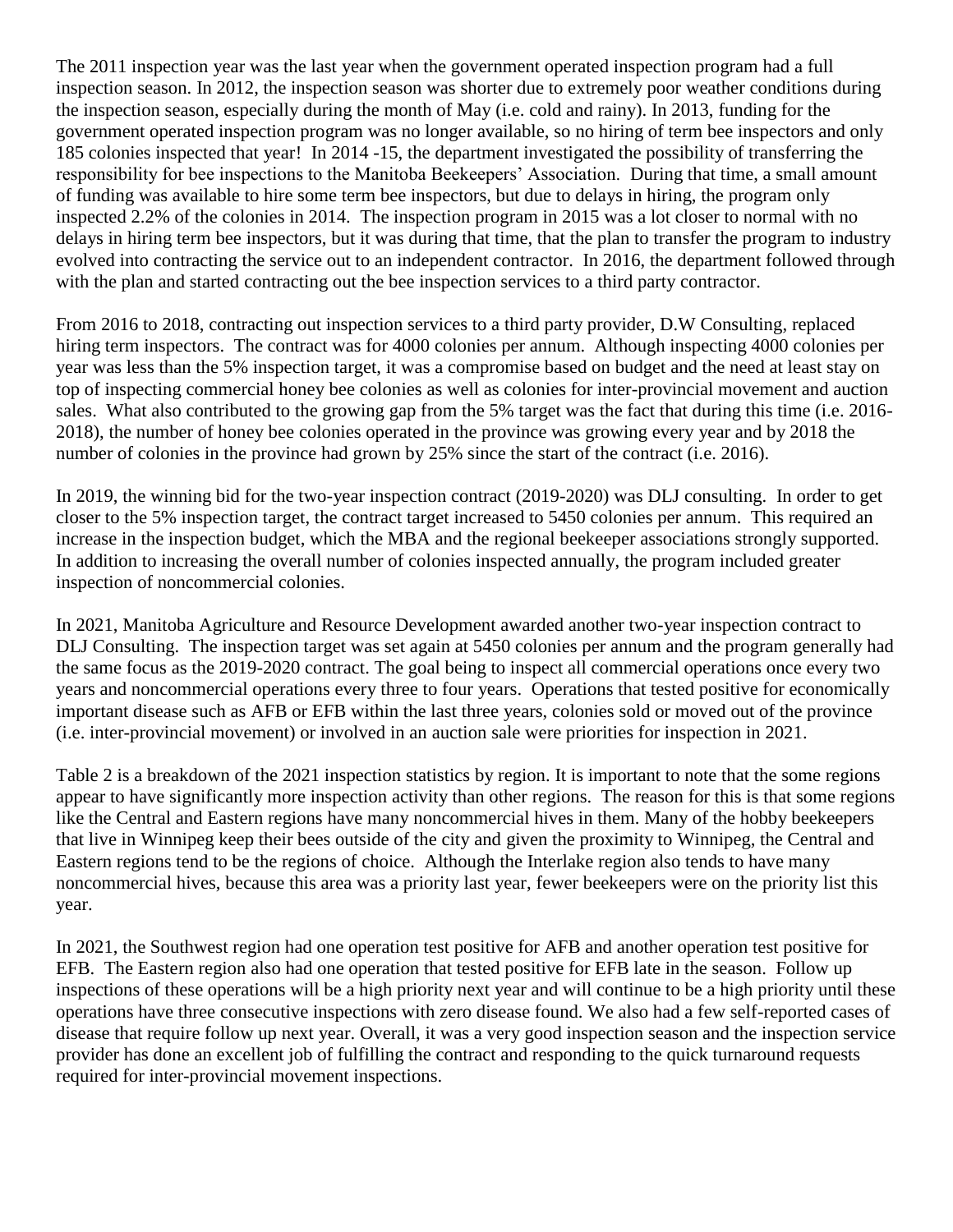|                  |                         |                     |                     | $\overline{\phantom{a}}$ | <b>NUMBER OF</b>    |
|------------------|-------------------------|---------------------|---------------------|--------------------------|---------------------|
|                  | <b>TOTAL HIVE COUNT</b> | <b>TOTAL NUMBER</b> | <b>TOTAL NUMBER</b> | <b>TOTAL NUMBER</b>      | <b>OPERATIONS</b>   |
| <b>REGION</b>    | <b>IN INSPECTED</b>     | OF INSPECTED        | OF INSPECTIONS      | OF OPERATIONS            | <b>THAT TESTED</b>  |
|                  | <b>OPERATIONS</b>       | <b>HIVES</b>        | <b>CONDUCTED</b>    | <b>INSPECTED</b>         | <b>POSITIVE FOR</b> |
|                  |                         |                     |                     |                          | AFB OR EFB          |
| <b>CENTRAL</b>   | 21982                   | 1736                | 73                  | 73                       | 0                   |
| <b>EASTERN</b>   | 13628                   | 1124                | 60                  | 60                       |                     |
| <b>INTERLAKE</b> | 4171                    | 505                 | 16                  | 16                       | 0                   |
| <b>NORTHWEST</b> | 10723                   | 613                 | 13                  | 12                       | 0                   |
| <b>SOUTHWEST</b> | 14884                   | 1364                | 40                  | 38                       | $\mathfrak{p}$      |
| <b>WINNIPEG</b>  | 287                     | 100                 | 13                  | 13                       | $\Omega$            |
| <b>TOTAL</b>     | 65675                   | 5442                | 215                 | 212                      | 3                   |

Table 2. Summary of the 2021 Honey Bee Inspections Results Broken Down by Region

Approximately 25% of the colonies inspected (i.e.1425) were for Inter-provincial movement or auction sale purposes. In 2021, the program identified one (1) case of AFB and two (2) cases of EFB. Veterinary Diagnostics Services provided lab confirmation. There were additional cases of AFB and EFB reported through producer submitted samples that require additional follow up next season to determine if the incidence is detectible at the level of inspection provided by the inspection service provider.

## Honey Production Statistics:

Given the extremely dry conditions throughout the province, the amount of honey produced in Manitoba this season appears to be only slightly below average. Based on data from the *2021 Honey Bee and Honey Production Survey*, the estimated average honey production per colony was 161 lbs (i.e. 73 kg/colony). The long-term average honey yield in Manitoba is approximately 170 lbs/colony. This year, we used an online production survey (i.e. eForm) to gather data on honey production in Manitoba. Participation in the survey was very good with over a 150 beekeepers contributing to the survey results. Colony number representation in the dataset was also very good with over 65,000 colonies reflected in that data.

A breakdown of the honey production estimates based on survey responses by region, which includes the number of operations and colony represented in the dataset for each region is provided in Table 3.

| <b>Region</b>                               | Number of<br><b>Beekeepers</b> | <b>Number</b><br>of<br><b>Colonies</b> | Average<br>Yield<br>(lbs/colony) | <b>Number</b><br>of<br><b>Colonies</b><br>in Fall | <b>Wintering</b><br><b>Indoors</b> | <b>Percent</b><br><b>Indoors</b><br>(%) | Wintering<br><b>Outdoors</b> | <b>Percent</b><br><b>Outdoors</b><br>(%) |
|---------------------------------------------|--------------------------------|----------------------------------------|----------------------------------|---------------------------------------------------|------------------------------------|-----------------------------------------|------------------------------|------------------------------------------|
| <b>Central</b><br><i>(includes)</i><br>Wpg) | 50                             | 19,935                                 | 163.1                            | 18,210                                            | 13,775                             | 76%                                     | 4,435                        | 24%                                      |
| <b>Eastern</b>                              | 48                             | 8,215                                  | 160.8                            | 6,358                                             | 5,821                              | 92%                                     | 537                          | 8%                                       |
| <b>Interlake</b>                            | 19                             | 2,895                                  | 125.1                            | 2,753                                             | 1,601                              | 58%                                     | 1,152                        | 42%                                      |
| <b>Northwest</b>                            | 19                             | 21,969                                 | 168.7                            | 22,303                                            | 12,878                             | 58%                                     | 8,974                        | 40%                                      |
| <b>Southwest</b>                            | 19                             | 10,528                                 | 150.6                            | 10,022                                            | 4,521                              | 45%                                     | 5,701                        | 57%                                      |
| <b>All Regions</b>                          | 155                            | 63,542                                 | 160.9                            | 59,646                                            | 38,596                             | 65%                                     | 20,799                       | 35%                                      |

Table 3. Summary of the 2021 Honey Production Survey – as of March 1, 2022.